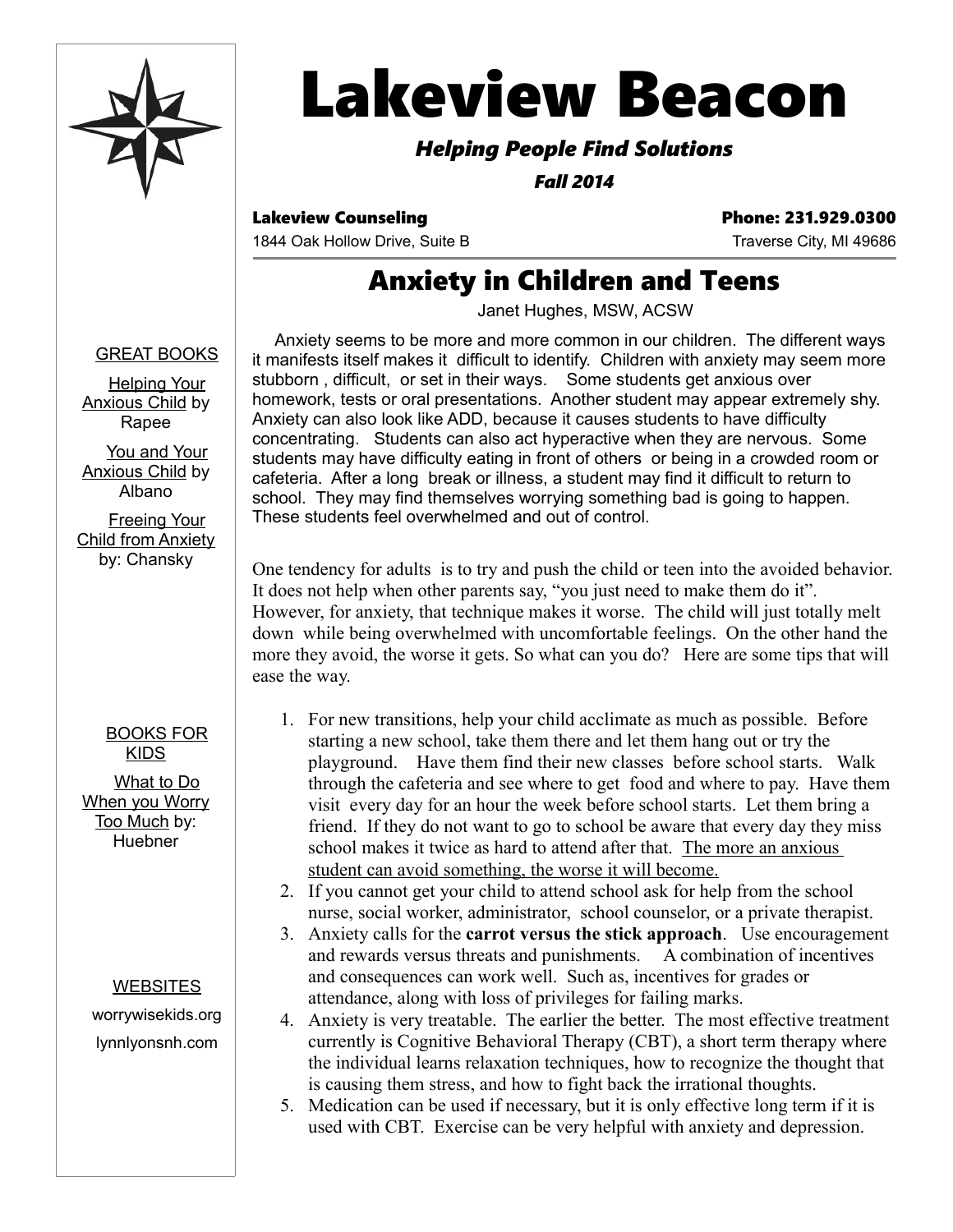

## **Helping Your Child Make a Smooth Transition From High School to College**

Laura Slaughter, MSW, ACSW

*You have been helping your child develop the skills for independence since they were very young. If your child is now a college student, you may be proud to see them using these skills to maneuver this very significant rite of passage. You may also be worried, however, about their ability to cope with the new and very challenging responsibilities and pressures that college presents. Although you are no longer with them on a daily basis, you still have a very important role in their successful adjustment to college life.*

*It can be both heartbreaking and frustrating when your child want to come home every possible weekend. The caretaker part of you may want to make everything better for your child, and immediately say "of course, you can come home whenever you want". While occasional visits home can be comforting, too much time at home may validate for your student that home really is the only place that they can be comfortable, and may reinforce their fear that they truly cannot cope with being on their own at college.*

*expresses that they are homesick, lonely, anxious, and that they* 

*While it may be helpful to visit them, or bring them home occasionally, there are additional ways that you can offer your child comfort, while at the same time helping them to develop confidence in their own capabilities. Focusing on your student's coping and problem solving abilities may be more helpful than rushing in to "save" them. Try to remember that what sounds like a*

> *Encourage your student to make personal connections with roommates, Resident Hall Advisors, Professors, or the Counseling Department to support them in their adjustment to being on their own. There are also many clubs and activities to explore that can help them feel more a part of their environment.*

*crisis from afar, may change in a matter of minutes or days.* 

When anxious, try a slow deep breath.

CALMING APPS \*SAM \*pranayama \*calm \*sleep meditators for kids

\*headspace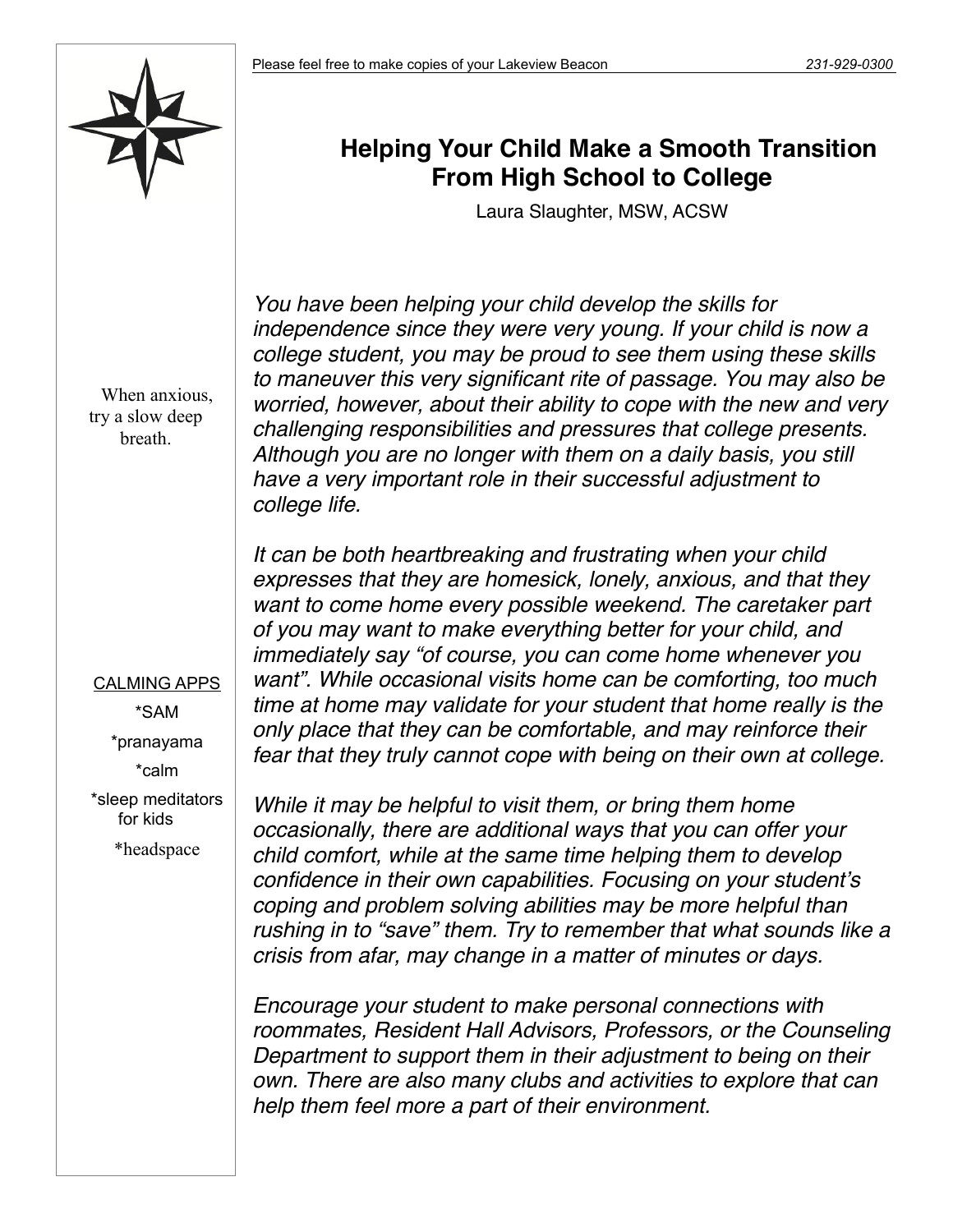

Try to calm your own fears and anxieties about your child's struggles. While he or she does need your empathy and understanding, your anxiety may cause them to feel less confident in their own abilities. Remind them of their strengths, and all of the prior challenges that they have met in the past.

Schedule times to call, skype or face time your student. Let them function independently through most of their day, knowing that they can look forward to contacting you after they have met most of their responsibilities. Eventually they will realize that they are coping well on their own.

Encourage your student to make a schedule, or a list of fun or comforting things to do between or after classes. Contacting friends, going for a walk or working out, finding a "safe haven" to have coffee and do homework, can help them build structure in their free time, which is often when anxiety can be most overwhelming.



Your student will have many challenges in his or her first year of college. Perhaps the biggest challenge for most of us as parents, is to develop the ability to relinguish control of our child's life. Learning to withhold advice or reminders takes effort, but your child's independence will be achieved by practicing how to think for themselves, and take responsibility for their own actions. Hopefully along the way we will be able to let go of our anxiety and celebrate that the love and guidance we have provided has been sufficient, and we can now enjoy watching the wonderful adults our children are becoming.